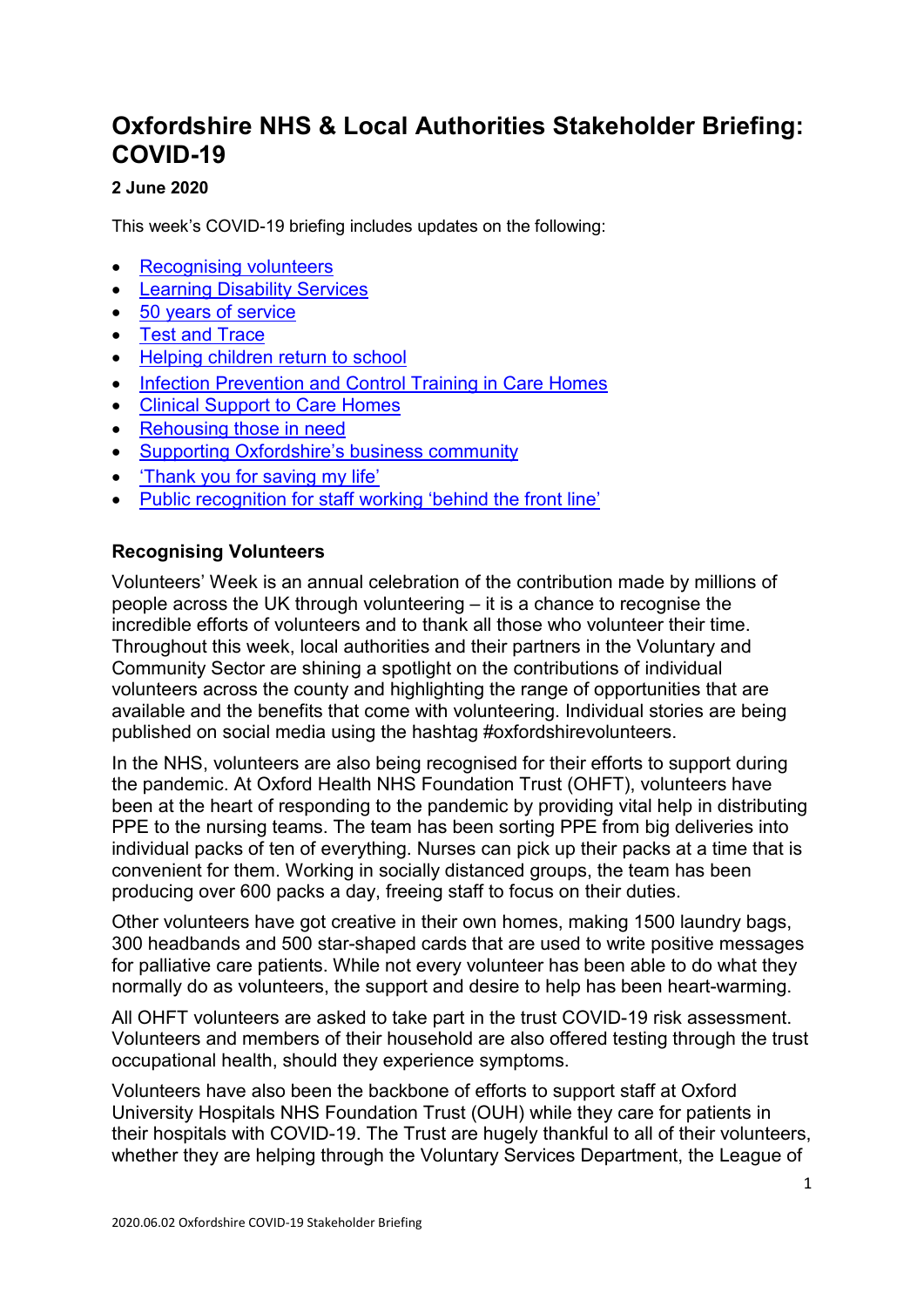Friends on all their hospital sites, or working with Oxford Hospitals Charity to support patients and staff.

Volunteers are also vital to the charity Supporting the Sick Newborn and their Parents (SSNAP), Sobell House Hospice and Maggie's Centre Oxford (both on the Churchill Hospital site), and the Multi-Faith Chaplaincy.

The Trust are also very grateful for the public and staff governors on their Council of Governors, all of whom have taken on their roles on a voluntary basis.

And last but definitely not least, the hospital radio stations (Radio Cherwell and Radio Horton) are run by dedicated and passionate enthusiasts, on an entirely voluntary basis.

## <span id="page-1-0"></span>**Learning Disability Services**

From the beginning of the pandemic, OHFT's Learning Disability Service has been creating accessible easy read guidance on COVID-19 and collating material from other reliable sources. Everything is published online in one place on the Oxford [Health website](https://www.oxfordhealth.nhs.uk/learning-disability-service/useful-stuff/) and is free to use.

The service has compiled over 400 COVID-19 Hospital Passports for people with LD, which include brief summaries of medical conditions, medicines, dietary requirements, eating/ drinking difficulties, and communication preferences and sent them to OUH to be appended to patient records. The service has also identified very high risk patients and checked with them and their GP what arrangements are in place should they contract COVID-19 and what their wishes would be. The service continues to make weekly, or more frequent, welfare checks.

### <span id="page-1-1"></span>**50 years of service**

The Estates Team at OHFT celebrated gardener Chris Willis 50 years of working at the Trust on May 26 by creating a dedicated garden for him at the Littlemore Mental Health Centre. Chris started with the Trust in May 1970 as a 17-year-old straight from school. He works in all weathers: clearing leaves and snow, cutting grass, trimming hedges and tending flowers. Chris has always been passionate about creating an environment where staff on breaks or patients on ground leave can take a walk and enjoy the grounds and gardens at Littlemore. In 2019 his hard work was recognised in the annual Staff Recognition Awards when he won the category 'Living the Values.'

### <span id="page-1-2"></span>**Test and Trace**

Test and Trace was launched across England last Thursday (28 May). The service is designed to help identify, contain and control coronavirus, reduce the spread of the virus and save lives. It forms a central part of the Government's COVID-19 recovery strategy, which seeks to return life to as close to normal as possible, for as many people as possible, in a way that is safe and protects the NHS and social care.

There are responsibilities placed upon public health authorities to work with Public Health England and with local district, city and health system partners to investigate and control outbreaks and to support the community to ensure safe and effective self-isolation. Discussions are currently taking place across the Oxfordshire system about the development of a local outbreak control plan, and further details will follow shortly.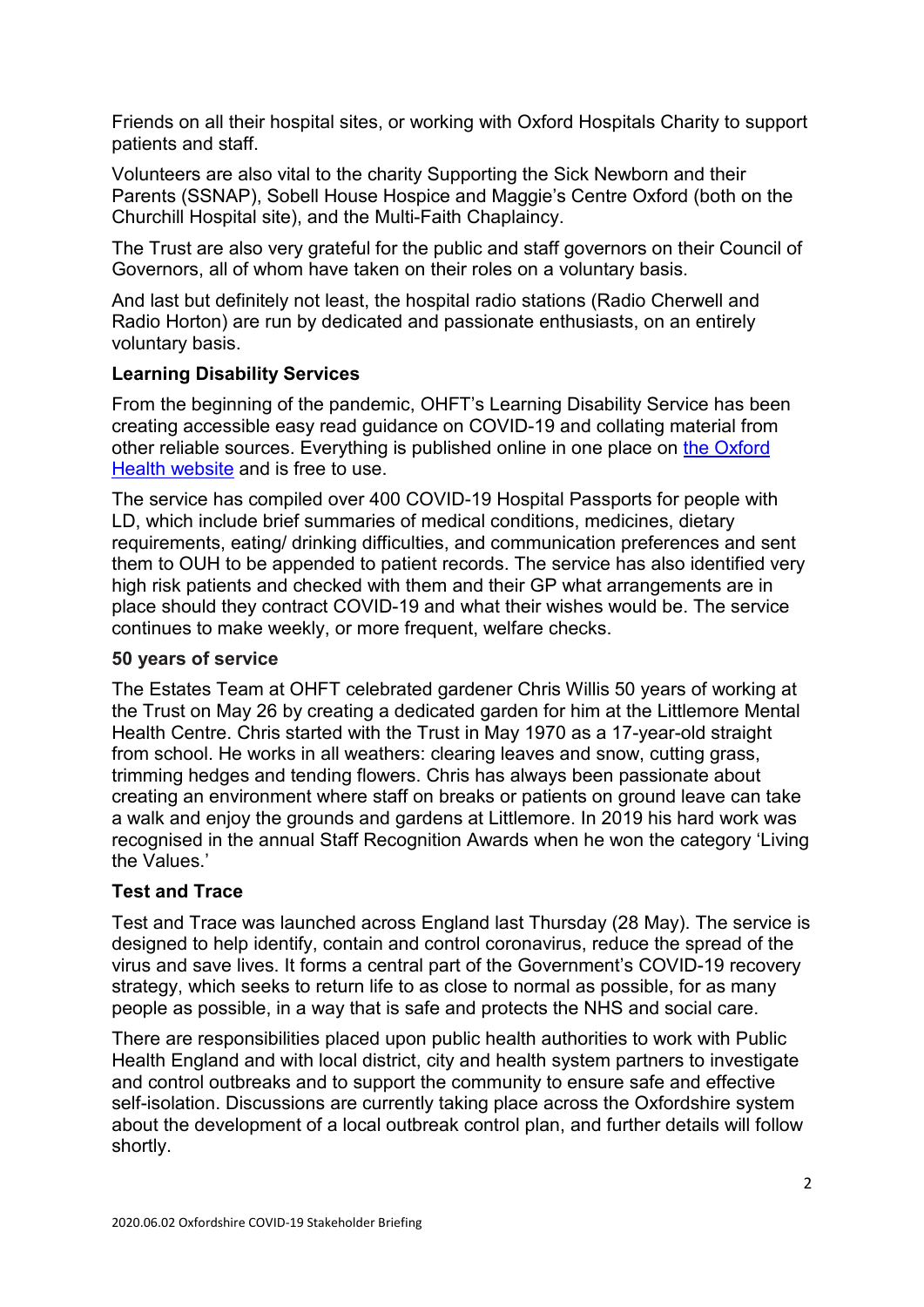### <span id="page-2-0"></span>**Helping children return to school**

In preparation for the return of more children to the classroom on 1 June, hundreds of thousands of personal protective equipment (PPE) items have been delivered to Oxfordshire schools by Oxfordshire County Council. They include masks, aprons, gloves, visors and hand sanitiser. This PPE equipment will help local schools manage an immediate response in the unlikely event of a pupil becoming unwell. The council has also carried out risk assessments and has made changes to school bus pick-up points to ensure there is enough space for children to maintain social distancing.

In Cherwell, primary schools have been provided with a bespoke guide to help children gradually transition back to school after lockdown. The council has worked with outdoor learning specialist Muddy Feet to produce a resource pack detailing ways parents and teachers can help pupils adjust to the 'new normal'. The pack includes a range of nature-based activities and guidance on how the outdoor environment can be used to manage anxiety and enhance mental wellbeing, creating a safe and fun environment for youngsters to learn.

## <span id="page-2-1"></span>**Infection Prevention and Control Training in Care Homes**

At the start of the COVID-19 pandemic the importance of providing infection prevention and control (IP&C) training to all Care Homes was recognised. In many ways Oxfordshire was ahead of other areas having commissioned a Care Home Support Service (CHSS) with OHFT for many years. The CHSS already had a linked named Nurse to all Care Homes.

Although a series of National webinars were offered, it was felt that a locally run version, would be more meaningful to our care homes. On 16 April Oxfordshire Clinical Commissioning Group (OCCG) hosted a training webinar, which included a panel of Public Health England, Oxfordshire County Council, IP&C leads and Care Home Association leads. Over 100 participants joined the webinar and topics including the correct use of PPE, isolation, managing waste safely and testing were included.

Over the past month OCCG and OHFT have supported the NHS England / Improvement (NHSE/I) initiative to train all Care Homes in the correct use of PPE. The "Super" training was based on a train the trainer model which required a number of key staff to attend training and then these staff would train other care home staff. This model allowed for every Care Home in Oxfordshire to receive either a Face to Face training or be trained using virtual training. By Friday 29 May all Care Homes had either received training (83%) or had training booked very soon.

### <span id="page-2-2"></span>**Clinical Support to Care Homes**

Clinical Support to Care Homes throughout the COVID-19 pandemic has been supported through the already established scheme providing enhanced care to Care Homes. This includes a named clinical lead, responsible for overall clinical oversight of residents including, but not limited to advanced care planning, access to secondary care and overall treatment plans. Guidance regarding care for residents during this time has been written specifically for care homes with input from Care Home representatives. This has been circulated to all Care Homes along with other guidance as it has emerged.